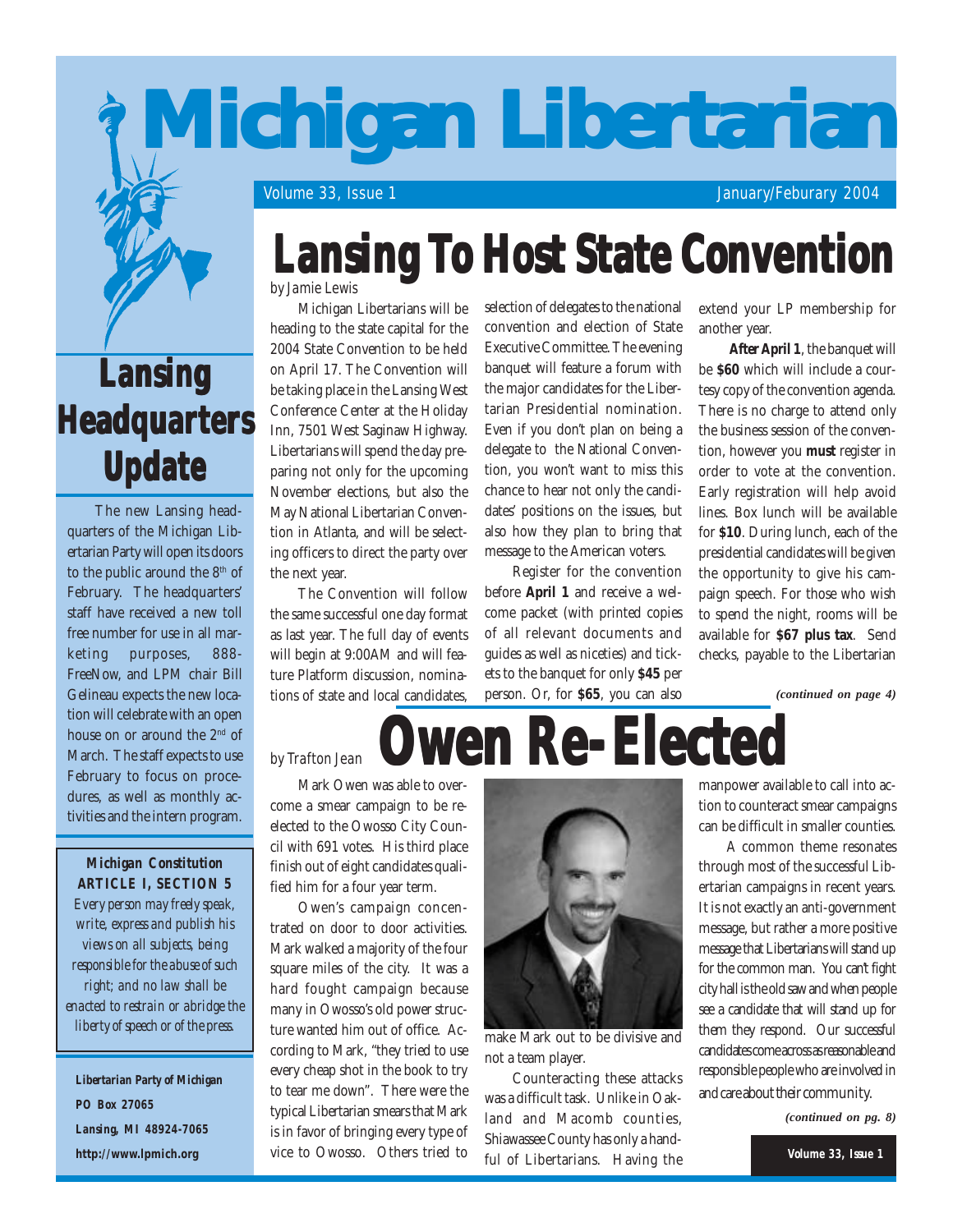## **LPM Officers LPM Officers LPM Officers and Directors and Directors and Directors**

| Chair                    | <b>Bill Gelineau</b>  | chair@lpmich.org            |
|--------------------------|-----------------------|-----------------------------|
| Vice Chair               | Paul Hitch            | vicechair@lpmich.org        |
| Secretary                | Ray Warner            | secretary@lpmich.org        |
| Treasurer                | <b>Jerry Bloom</b>    | treasurer@lpmich.org        |
| <b>At-Large Director</b> | Rosemarie Jozwiak     | jozie@mail.com              |
| <b>At-Large Director</b> | Mike Donahue          | donahue@lpmich.org          |
| <b>At-Large Director</b> | Leonard Schwartz      | schwartz@lpmich.org         |
| <b>At-Large Director</b> | <b>Jim Miller</b>     | miller@lpmich.org           |
| <b>At-Large Director</b> | Lloyd Sherman         | sherman@lpmich.org          |
|                          |                       |                             |
| Newsletter               | <b>Jamie Lewis</b>    | newsletter@lpmich.org       |
|                          |                       |                             |
| <b>Assistant Editor</b>  | Tom Quinn             | mrtomq@yahoo.com            |
| Affilate Editor          | John Di Giacomo       | johndigiacomo@chartermi.net |
| Database Output          | <b>Emily Salvette</b> | salvette@ameritech.net      |
| Database Input           | Mark Byrne            | iwantska@hotmail.com        |
| Pledge Program           | Ben Bachrach          | ben45@lpmich.org            |
| <b>Campaign Managers</b> | Barbara Goushaw       | bgoush@aol.com              |
| Campaign Fund            | Dianne Szabla         | dianneszabla@netscape.net   |

Subscribe to *LPM Online* the weekly email newsletter of the LPM. Sign up at:

**http://www.lpmich.org/lpmonline/subscribe.htm**



The *Michigan Libertarian* is published bimonthly as the official newsletter of the Libertarian Party of Michigan, PO Box 27065 Lansing, MI 48924-7065 Phone: (888) FREE-NOW

### **Submissions:** Please email articles to **newsletter@lpmich.org**

Only electronic format will be accepted. Acceptable formats are plain text, Word97, RTF, HTML, Pagemaker 7.0. Any other formats, please ask first.

**Deadline:** The next deadline for submission of articles and advertising is April 1, 2004.

**Advertising:** Please email advertising to **newsletter@lpmich.org** Only electronic format will be accepted. Because of the nature of various programs, please send ads in .p65 format. Above formats are also acceptable, but layout or resolution may be lost in the publication process. Please mail payment to:

Libertarian Party of Michigan Newsletter Advertising PO Box 27065 Lansing, MI 48924-7065

**Advertising Rates:** Full Pg \$200, Half Pg \$100, Quarter Pg \$50. 25% discount for LPM Candidates, 50% discount for LPM Affiliates.

**Visit:** http://www.lpmich.org/Newsletters/index.html for more information.

# **From the Chair**

## Looking for candidates in 2004

### by Bill Gelineau

The past year has offered a number of great opportunities for the Libertarian Party to shine. The success of some of our members in nonpartisan races this year proves well organized candidates who advocate libertarian solutions can have tremendous success.

But if the vision of a truly successful LPM is ever to be seen by the public in the races that matter, we need to break down the wall of institutional statism. Our only real opportunity to do this is in partisan races – facing the D's and R's head on in a clash of ideas.

In the 2000 election cycle, we contested all of the Congressional districts in Michigan as well as a majority of State House seats. That year set the standard for success in the LPM. In the post-911 era, when so many opposition groups have crawled for cover lest they be criticized as poor patriots – it is our choice to be the voice for freedom. We should do this loudly and proudly under a distinctly partisan Libertarian flag.

I hope each member of the LPM considers the opportunity this year represents to help build a new and dynamic coalition of people that love freedom.

We will have a platform proposal endorsing the Michigan Civil Rights Initiative. This common-sense proposal was left in our lap by the chicken-hearted Republicans and is a tremendous opportunity to reach out to those who are tired of socialistic, outcome based public policy practices. The LPM should run hard to support this effort.

Will you step forward and run in one of the identified Balance of Power State House districts? Or give voters a choice where you live. Can we upset the political apple cart in one of the few districts left competitive by overt gerrymandering? Combine that with a ready-made issue like the MCRI and a candidate for State Representative would have a strong message indeed. A Congressional candidate opposing the war in Iraq on principle could make some real difference in this debate.

We need courageous members like Warren Adams, who is already declared as a candidate in the 3<sup>rd</sup> District. Warren learned in a 2002 State Rep race just how inspiring it is to communicate ideas to the electorate. And how will the voters hear a Libertarian message if we don't offer them a choice loudly and in a way that identifies the Libertarian Party?

We need more like the efforts Jamie Lewis of the Libertarian Party of West Michigan, who is organizing that group to once again run in EV-ERY State Rep seat in Kent County…..just like 2002. But this year, he is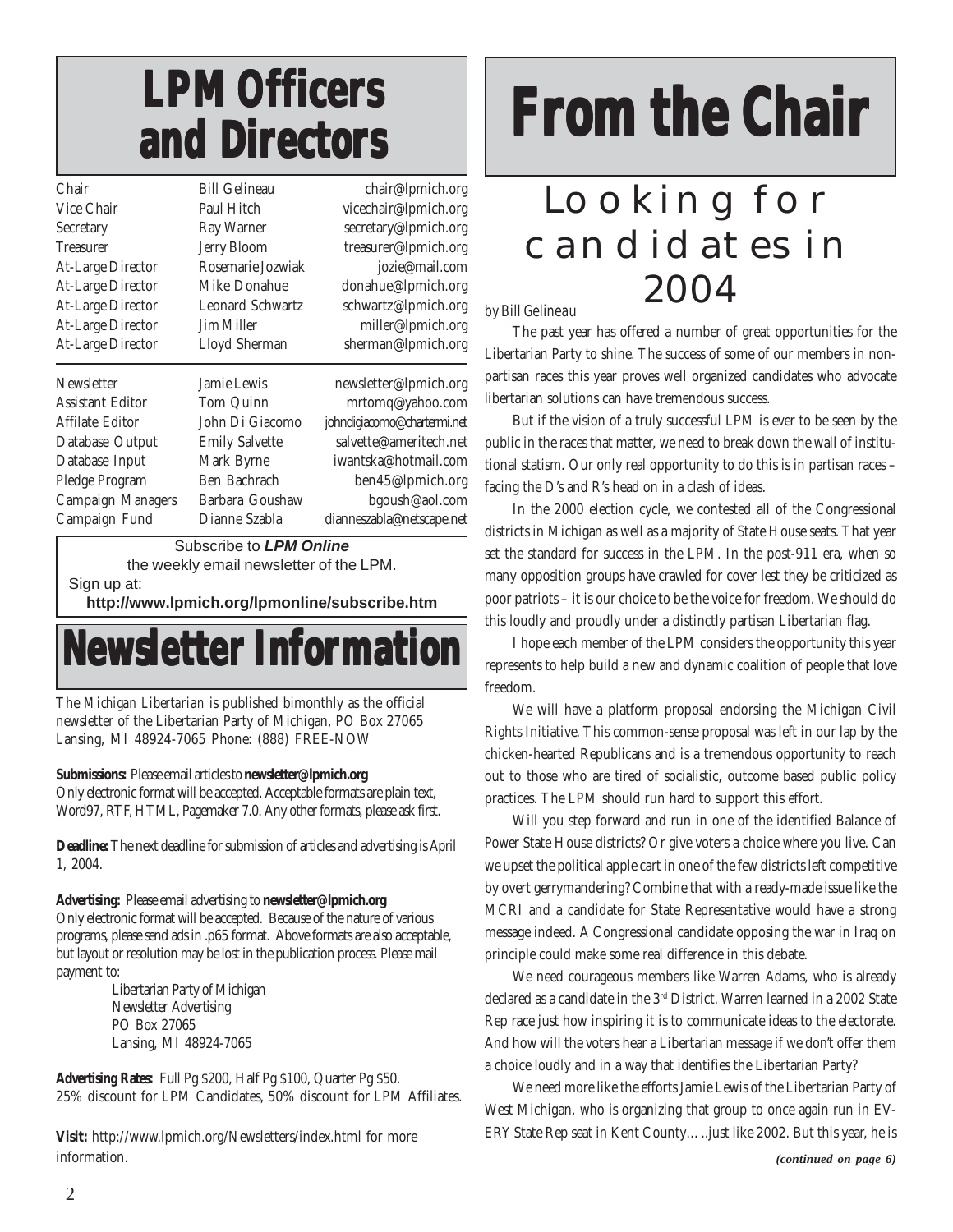## **Promote Libertarianism by Being a Candidate**

#### by Leonard Schwartz, candidate recruitment chair by Nathan Allen

One of the best ways you can promote liberty and the Libertarian Party is by running for partisan office. Even nominal candidates — those who spend no time or money campaigning — help promote libertarianism. In Michigan, like other states, the more candidates the Libertarian Party has on the ballot, the more votes each candidate gets.

Why do even nominal candidates promote the Libertarian Party? One reason is that there are many persons who support libertarianism, but who think that the Libertarian Party is too weak to have any effect. By having many candidates, we tell libertarians that the Libertarian Party has many grass root supporters who show their support publicly.

Another reason is that the more candidates we have on the ballot, the more attention the news media gives to the Libertarian Party and its active candidates. Because most active Libertarian candidates have little money to spend campaigning, free news media coverage is crucial. For what office should you be a candidate? The answer to that question depends mainly on whether you plan to be an active candidate or merely a nominal candidate.

### *Active Candidates*

If you plan to be an active candidate, the most important factor is having fun. Being an active candidate is a lot of fun. Consider whether there is an incumbent whom you will enjoy criticizing. Consider what issues you like to discuss the most and what race those issues will be important.

Another important factor is free news media coverage. The news media probably will give more attention than usual to candidates for the governing boards of Michigan's three largest universities. First, there was much media coverage of two recent U. S. Supreme Court cases involving



## It's 2004. Is it too early to **plan for 2005? plan for 2005?plan for 2005?**

There will be hundreds of non-partisan offices on the ballot in November 2005. That's right, 2005 (about 22 months from now). In keeping with our Operation Farm Team plan these are the races we want to target. Non-partisan races give us a chance to espouse Libertarian ideas without the Libertarian label. Experience shows that voters like our ideas and will vote for them when they look at the ideas alone.

This is our chance to get freedom-minded, fiscally responsible people elected to local city councils where they will become the Farm Team of experienced politicians that someday move up to the state legislature. The first step is to get appointed to a board or commission in your city, township, or village.

In Oakland County, we are encouraging as many people as possible to get appointed to local boards/commissions. There are so many positions open, that any person willing to serve their community is likely to get appointed. It really is as simple as contacting your city clerk—generally a very friendly person—to find out what openings are available.

The paperwork is as simple as filling out your name and address. Upon being selected, you will be given instructions on just exactly what your responsibilities are and what you need to do. The folks in the city administration are so grateful for your volunteer help that they will bend over backwards to help you. This is too simple. *(continued on page 8)*

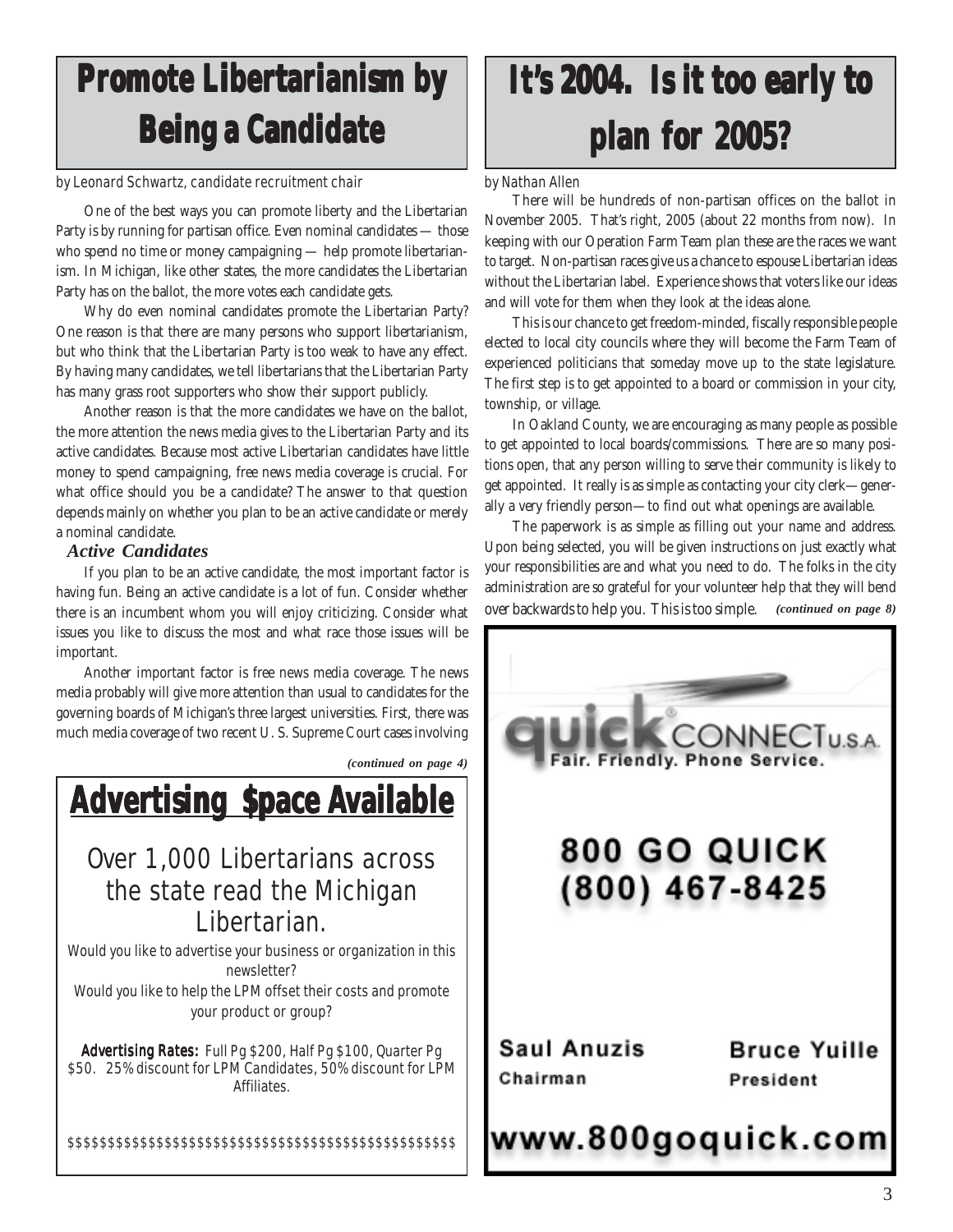### *Being a Candidate*

#### *(cont. from page 3)*

the University of Michigan's admissions policy. Second, there probably will be a constitutional amendment proposal that will end racial preferences regarding admissions at state universities. See my "Become a University Board Candidate" article on page 6 of the Nov/Dec 2003 issue.

The news media tends to give Libertarians more coverage where the race between the Democratic and Republican is likely to be close. In close races, the Libertarian candidate can be the swing candidate getting more votes than the difference between the Democrat and the Republican. Both before and after the election, reporters will discuss whether the Libertarian takes more votes from the Democrat or from the Republican.

Most legislative districts are gerrymandered so that either the Democrat or the Republican is sure to win. Sometimes the other major party doesn't even have a nominal candidate. But there are some districts with close races. See Greg Stempfle's "Operation Balance of Power" article on page 8 of the Sept/Oct 2003 issue. It lists the state representative districts that had close races in 2002. Also check whether the county commissioner race was close in your district. You can get that information from the county clerk and probably also from your public library. Another factor is whether you can get elected as a Libertarian. Some townships elect minor partisan councils on which few people want to serve. Sometimes there are not enough Democratic and Republican candidates for all the positions. Brett Cashman thus was elected to the Superior Township Parks Commission in Washtenaw County in 1996. Brett was reelected in 2000. (Some townships elect minor nonpartisan councils on which few people want to serve. Gary Bora was elected to the Lyon Township Library Board in Oakland County in 2000.) If your township elects minor councils, check how many candidates were on the ballot in 2000. You can get that information from the township clerk and probably also from your public library. But don't be a candidate unless you are willing to serve. Ask the township clerk about when the council traditionally meets.

### *Nominal Candidates*

If you plan to be a nominal candidate, you likewise might consider minor township councils. Otherwise, you can promote the Libertarian Party best by running for whatever position will be on the most ballots, but for which no LPM member wants to be an active candidate. If you plan to attend the LPM convention on April 17, please contact me before the convention. E-mail: schwartz@lpmich.org. Phone: 248-546- 3569. If you don't plan to attend the LPM convention, please contact the chair of your local LPM affiliate so that you can be nominated at a local caucus before the convention.

### *Convention (cont. from page 1)*

Party of Michigan along with the registration form on the back page. For the latest information, check the LPM web site: www.lpmich.org

Volunteers would be greatly appreciated! Could you help with set up Saturday morning or greet people as they arrive? Could you help with decorations or set up? What about helping with the banquet fundraiser or tallying votes during the elections? If you would like to get involved, please contact Jamie Lewis at jkl620@yahoo.com or 616-281- 9329.

### **Operation: Balance of Power Update**

### by Greg Stempfle

With the State Convention just a few months away, now is the time to think about recruiting candidates for the upcoming election season. The LPM has developed a strategy to make the most impact on the 2004 elections as possible. Challenging all of the State House races that were decided by a few percentage points could garner the LPM some much needed publicity as well as a project for the entire state membership to participate in.

Only a handful of districts in the state are actually contestable in the general election. Such districts are known as swing districts because either party could win the seat. It is also these districts where the effect of third parties is felt the most. Right now, Republicans hold a 16 seat majority (63-47) in the State House. Only seventeen of these 110 seats were decided by less than 10%. The rest were heavily Democratic or Republican.

If LPM candidates are consistently run in these swing districts, the major party candidates would be pressured to start adopting some libertarian ideas in order to court potential swing voters. A Republican is in a tight race with the Democrat, may want to push tax cuts or gun rights a bit more. A Democrat wanting to pull ahead in a close race with a Republican may have to address issues personal freedom and civil rights. Pressuring the older parties to adopt Libertarian Party issues is the next best thing to winning races ourselves.

This sort of circumstance happened three times in the last election cycle. In 2002, there were two house seats in Wayne County where the LP candidate earned enough votes to prevent either major party candidate from getting a majority. In both cases, a Democrat was victorious over a Republican. While it can be debated which major party Libertarians are more likely to draw off votes from, the point is that those votes potentially could have cost the Republican the race. Perception is reality. There was a Green Party candidate in Macomb County who prevented a majority in that race, possibly tipping the hat to the Republican victor.

**District 17** Wayne Co (Dearborn Heights, Redford) Democrat Paletko beat Republican Handy 49.6-47.3% while LP candidate Christopher Gonzalez earned 3%.

### **District 23** Wayne Co (very southern end)

Democrat Law beat Republican Jones 49.5-48.5% while LP cand idate Rick Secula earned 2%.

### **District 51** Genesee Co

Republican Robertson beat Democrat Lockwood 49.9-48.4% while Green Party candidate Ponzetti earned 1.6%.

In these 14 districts, the winning candidate received less than 55% of the vote. **Dist. 97** Clare, Gladwin, Arenac, Bay Counties **Dist. 106** NE Lower Peninsula

**Dist. 91** Muskegon Co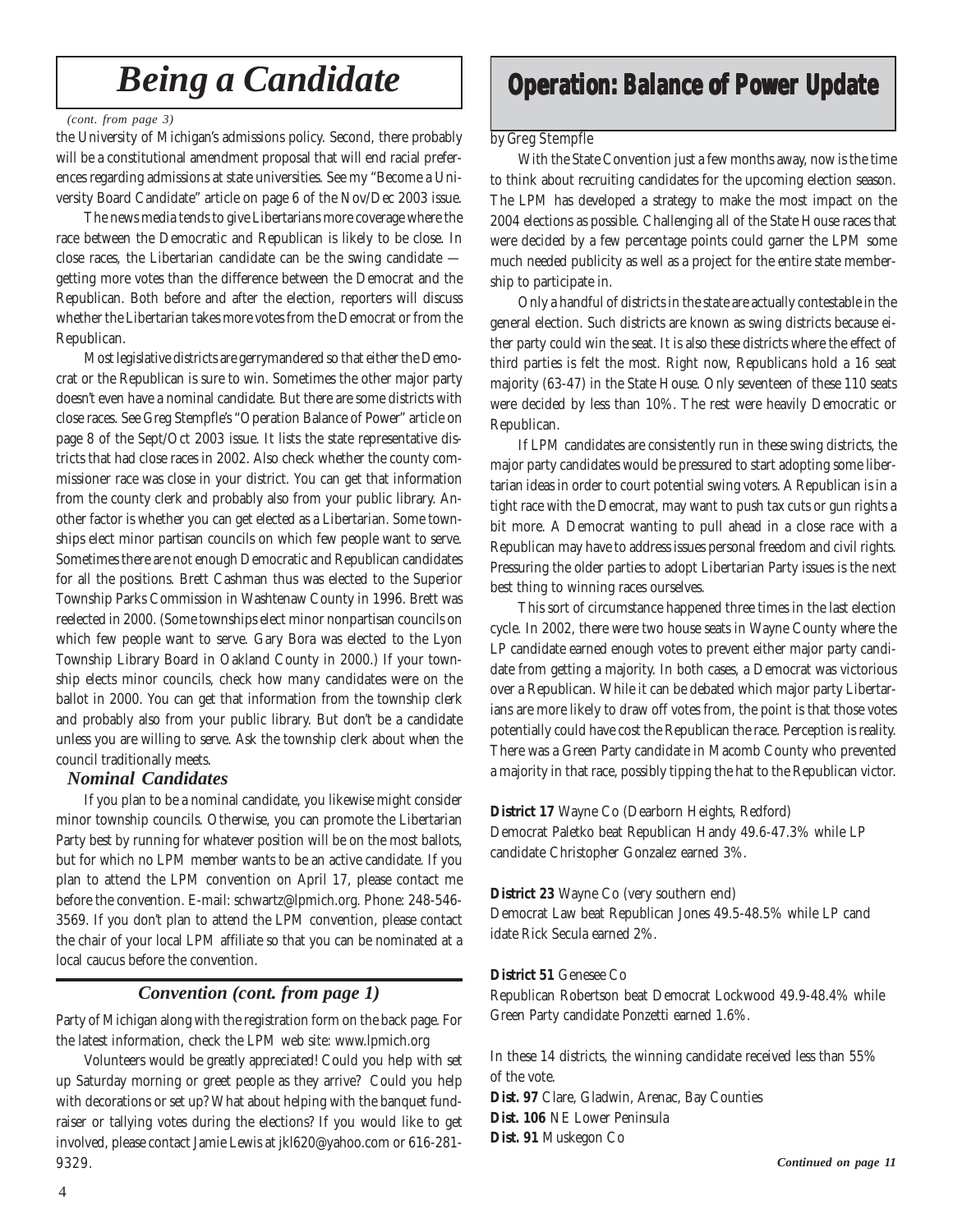## **Calendar of Events Calendar of Events Calendar of Events**

**February 11, 2004** - MACOMB COUNTY monthly meeting. Drinks and dinner at 6:30 PM, business begins at 7:30 PM. Location: Miles World Restaurant, 17689 Masonic, Fraser, MI 48026, 586-415-4500. **Contact: Keith Edwards Phone: (586) 777-7468 E-mail: keithmarni@aol.com February 12, 2004** - 7:30 PM Valentine's Day Party and/or alternate date for Libertarian Party of Washtenaw County Business Meeting. Location: Cubs' AC Restaurant (located in the Colonial Lanes Bowling Center) at 1950 S Industrial Hwy, Ann Arbor. **Contact: Jeff Weber Phone: (734) 434-6486 Email: humanism@comcast.net**

**February 19, 2004** - 7:30 PM Discussion: "Is Socialism Rampant in Ann Arbor?" Location: Cubs' AC Restaurant (located in the Colonial Lanes Bowling Center) at 1950 S Industrial Hwy, Ann Arbor. **Contact: Jeff Weber Phone: (734) 434-6486 E-mail: humanism@comcast.net**

**February 25, 2004** - Libertarian Party of Oakland County general membership meeting. Meeting starts at 7:30. Optional dinner starts at 6:30. Lloyd Sherman will be speaking on "Getting Appointed to a Local Board or Commission." City councilmen and other local appointees will also be available to answer any questions you may have. Location: Sila's Restaurant, 4033 W. Twelve Mile, Berkley, 2

blocks east of Greenfield. **Contact: Nathan Allen Phone: (248) 891-3003 E-mail: chair@lpocmi.org** February 27-28 Libertarian Comedian Tim Slagle performs at Historic Holly Hotel, Reservations are highly recommended. Cost is \$10/person (\$8 if you have dinner there before). Location: Historic Holly Hotel, 110 Battle Alley, Holly, MI 248-634-5208 **Contact: Historic Holly Hotel Phone: (248) 634-**

# **Affiliate News filiate News filiate News**

### *Wayne County*

The Libertarian Party of Wayne County's outreach event on January 4th will be located at the Gibraltar Trade Center in Taylor at 15525 Racho Rd. The Wayne County LP has recently celebrated the election of Mr. John Stempfle to city councilman in the City of

Grosse Pointe, and is currently seeking members to run active campaigns to increase party exposure in the area. Interested members can attend meetings or email Wayne County secretary Bill Detlor at billdetlor@wowway.com, or phone Chuck Kainz at (313) 291-5684.

### *Capital Area*

The Capital Area Libertarian Party is seeking volunteers to assist during the state convention on April 17<sup>th</sup>, located in the Holiday Inn West hospitality suite. Interested parties can contact the CALP at www.calparty.org. The CALP's annual Liberty Fest was designated a success by members and attendees. The Liberty Fest's Defender of Liberty awards were presented by Michigan

party chair Bill Gelineau, and a panel discussion including Mickey Hirten from the Lansing State Journal, Bill Ballenger of Inside Michigan Politics, Dawson Bell of the Free Press Lansing Bureau, and WSYM Fox 47 anchor Paul Junge covered varying topics, from the press coverage of political celebrities such as Arnold

> Schwarzenegger to media coverage of third party candidates.

### *South Central and Washtenaw County*

The Libertarian Party of South Central Michigan (LPSCM) recently collaborated with the Washtenaw County on September  $11<sup>th</sup>$ , presenting on marijuana activists Tom Crosslin and Rolland Rohm who were killed by FBI agents at the Rainbow Farm campground in Vandalia on September 11<sup>th</sup>, 2001. These groups have also collaborated to send mail to inactive members in order to inform them of their next meeting

in Addison on January 27<sup>th</sup>. The LPSCM has joined with the Michigan Coalition for Return to Constitutional Government (MCRCG) in the fight over land use and property rights stemming from the unconstitutional Grading/Soil Erosion Control Ordinance in

Hillsdale County. The two groups shared a booth at the Hillsdale County Fair which focused on gathering signatures to recall six county commissioners. Information on the MCRCG can be found at www.mcrcg.org.

### *Van Buren County*

Bill Bradley has been appointed to a two year term on the Michigan Municipal League's Legislative and Urban Affairs Committee. This Committee which meets three times a year will review current legislation and influence the League's public policy direction.

### *Ann Arbor University of Michigan*

Libertarian presidential hopeful Gary Nolan spoke at the University of Michigan on November 19th. Nolan addressed his vision of the Libertarian Party of the future by focusing on disseminating the Libertarian message to the voting public in its simplest form. Covered topics of Mr. Nolan's address included the failure of the Social Security system, the elimination of the income tax, military non-intervention, the failures of the Food and Drug Administration, the war on drugs, immigration, and minimum wage laws.

*Continued on page 6*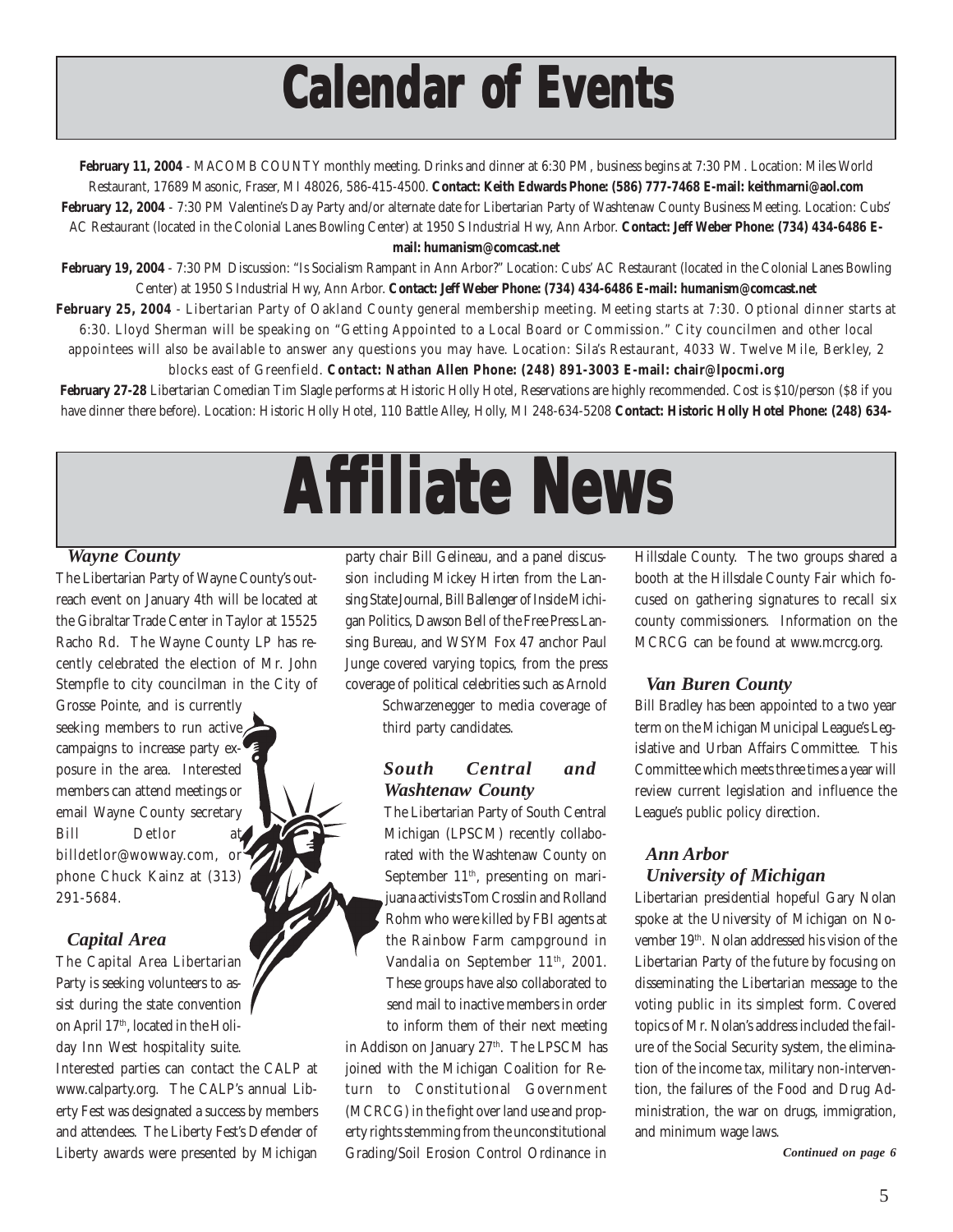# **Af Affiliate News filiate News filiate News**

*(Continued from page 5)*

### *West Michigan*

The West Michigan Libertarian Party hosted the American Civil Liberties Union's Kerry Love, a practicing constitutional and disabilities rights, business, and personal injury attorney, on Tuesday, January  $27<sup>th</sup>$ . This event focused on the PATRIOT Act of 2001, as well as other post  $9/11$  antiterror measures and their effects on search and seizure, probable cause, and privacy. West Michigan treasurer Jeff Steinport took a stand against stealth elections in December by voting no on the Kent Intermediate School District's \$16.5 million Special Education proposition. Mr. Steinport objected to the date of the election, which nefariously occurred on a non-standard election day. Stealth elections are commonly used to avoid a large turnout, easing the ballot process while avoiding dissent. More information of Jeff Steinport and stealth elections can be found at http:// www.mackinac.org/article.asp?ID=6046, the Mackinac Center for Public Policy's website.

# **Tri-City Fr ri-City Fr ri-City Freedom Dinner**

### by Rosemarie Jozwiak

This past year was very busy for the Tri-City Libertarian Party, and 2004 promises to be even more so. It is especially important in this election year that we continue to remain a strong presence, as vocal and as visible as possible. We want everyone to know who we are and where to find us — not only in the Tri-City area (Bay, Saginaw, and Midland) but in our expanded affiliate areas of Clare, Gladwin, Gratiot, and Isabella counties as well! If you can help or give suggestions for events in these areas, it would be greatly appreciated. One goal for 2004 is to see more members involved in our local party.

The first TCLP event of the year is our Freedom Dinner on February 28. It is being held this year in Essexville. We are honored to have Mr. Jon Coon as our speaker. Jon's topic 'Who Owns Your Property' will cover an issue that is getting out of hand — the conflict between state and national regulating/enforcement agencies and the property owner who is paying taxes. Knowing Jon, it promises to be a very enlightening and entertaining evening. Tickets for the dinner (\$25 per person) can be purchased by mailing a check, made payable to the Tri-City Libertarian Party, to: TCLP Treasurer, 332 South Trumbull Road, Bay City, MI 48708-9619.

Deadline for tickets is February 21st. Tickets WILL NOT be available at the door. We hope to see you there. Best wishes for a happy and successful libertarian new year!

## **From the Chair the Chair From Chair**

### *(cont. from pg.2)*

also hoping to have a candidate in EVERY Ottawa seat also.

We need more like Dick and Rae Jozwiak of the Tri-Cities affiliate, who consistently step forward to make sure the machinery of the LPM continues to turn.

We need more like Will White of the Capital Area LP, who has stepped forward to help lead the effort to centralize the State Office of the LPM in Lansing.

It's time we stand up proudly as Libertarian advocates of freedom – and announce to the political establishment that the LPM will continue to offer a choice for those who love freedom.

What can you do to organize your own affiliate? Are you helping your local Chair identify and run candidates for partisan office? And if your Chair isn't looking – are you considering a run against him? I hope so! If the LPM is going to progress from our 2 – 3% level of electoral support, it will require that those who will make change have the courage enough to step forward.

And the field is wide open. Several affiliates are on life-support….no need to blame anything but a failure to identify leaders and inspire you to take this opportunity and make the most of it. When did you last hear from your Affiliate? Does the Chair call you and ask for your help? Did you send a couple bucks for the effort?

Well, if they haven't asked…. I will. Right now, we need volunteers at all levels to augment the efforts of a valiant few that have build the successes of the past year. But to raise our visibility, we need many more members willing to cross the threshold into candidacy. What district will you represent? Call me at 616-897-0488 or email wgelineau@firstam.com. Do you need some direction or assistance? Give me a call.

We have solid affiliates in most of the population centers in the state. If you live in one of these, please give me a call or e-mail…. I'll help you do the basics to become a candidate in 2004.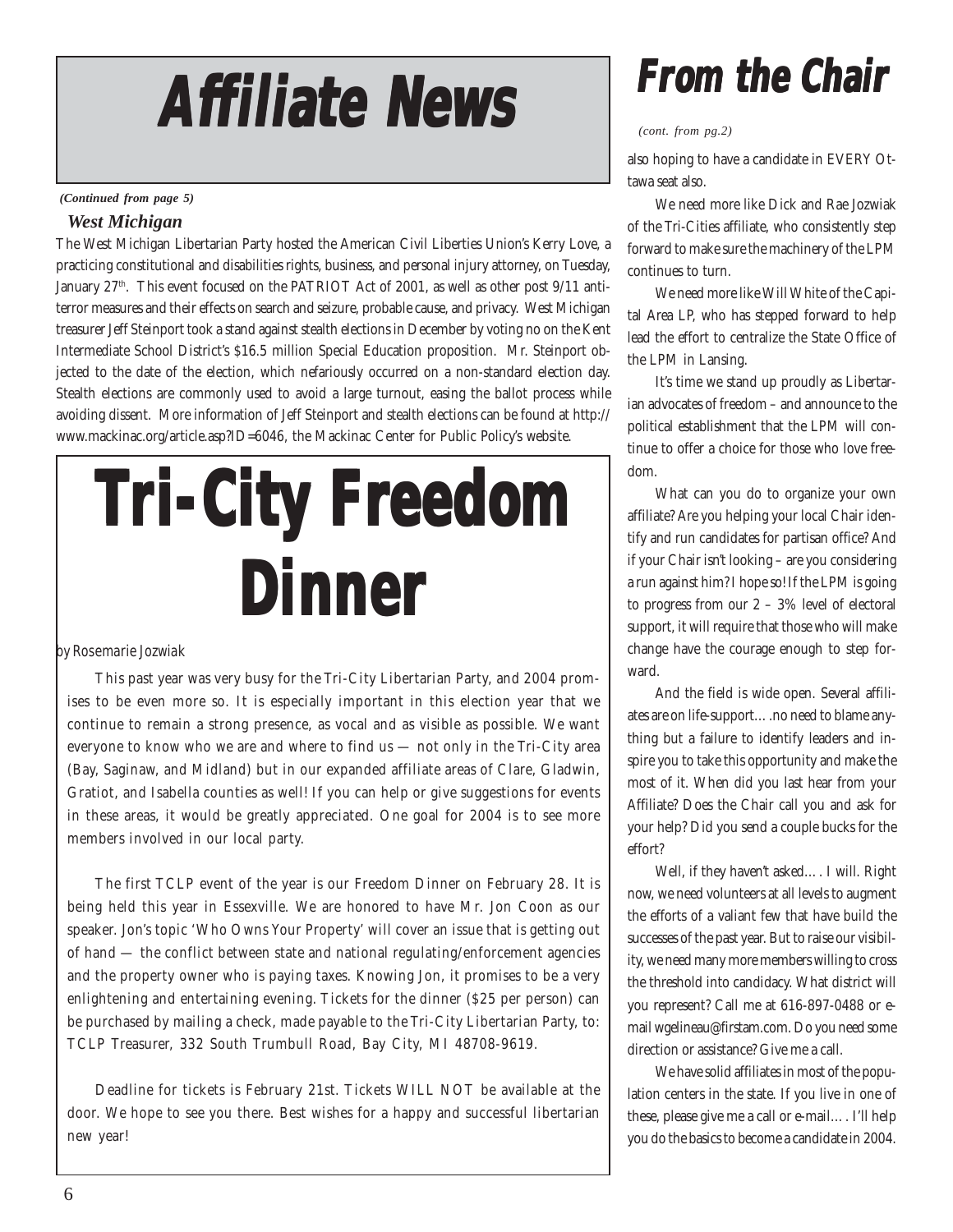## **Text of MCRI Proposal**

INITIATIVE PETITION

AMENDMENT TO THE CONSTITUTION THE PROPOSAL WOULD AMEND THE STATE CONSTITU-TION BY ADDING A SECTION 25 TO ARTICLE I. ARTICLE I, SECTION 25:

(1) The University of Michigan, Michigan State University, Wayne State University, and any other public college or university, community college, or school district shall not discriminate against, or grant preferential treatment to, any individual or group on the basis of race, sex, color, ethnicity, or national origin in the operation of public employment, public education, or public contracting.

(2) The state shall not discriminate against, or grant preferential treatment to, any individual or group on the basis of race, sex, color, ethnicity, or national origin in the operation of public employment, public education, or public contracting.

(3) For the purposes of this section "state" includes, but is not necessarily limited to, the state itself, any city, county, any public college, university, or community college, school district, or other political subdivision or governmental instrumentality of or within the State of Michigan not included in sub-section 1.

(4) This section does not prohibit action that must be taken to establish or maintain eligibility for any federal program, if ineligibility would result in a loss of federal funds to the state.

(5) Nothing in this section shall be interpreted as prohibiting bona fide qualifications based on sex that are reasonably necessary to the normal operation of public employment, public education, or public contracting.

(6) The remedies available for violations of this section shall be the same, regardless of the injured party's race, sex, color, ethnicity, or national origin, as are otherwise available for violations of Michigan anti-discrimination law.

(7) This section shall be self-executing. If any part or parts of this section are found to be in conflict with the United States Constitution or federal law, the section shall be implemented to the maximum extent that the United States Constitution and federal law permit. Any provision held invalid shall be severable from the remaining portions of this section.

(8) This section applies only to action taken after the effective date of this section.

(9) This section does not invalidate any court order or consent decree that is in force as of the effective date of this section.

## **Michigan Civil Rights Michigan Civil Rights Rights Initiative in Historical Initiative in Initiative in Historical Perspective**

### by Leonard Schwartz

To understand the importance of the Michigan Civil Rights Initiative to voters and the Libertarian Party, it is useful to know the history of racial preferences by the government.

### *Origins of Current Racial Preferences by the Government*

How did current racial preferences by the government begin? Was it an act of Congress? No. Was it a Supreme Court decision? No. Racial preferences began with presidential executive orders. Was it a Democratic president?

No. It was a Republican.

Richard Nixon, starting in 1969, issued a series of executive orders creating racial preferences. One order created minority set-aside programs for government contractors. Another created racial goals or quotas for the federal civil service. Then Nixon created racial goals or quotas for employers who receive more than \$10,000 a year from the federal government.

Why did Nixon create racial preferences? His motive was political. Tricky Dick correctly predicted that outraged white voters would blame the Democrats, not the Republicans. He was reelected by a landslide in 1972. President Ford continued Nixon's policies.

Ronald Reagan and George Bush, during the 1980 presidential campaign, promised to eliminate racial preferences. They thus got much support from people who traditionally voted Democratic, whom the news media called "Reagan Democrats." Reagan and Bush reneged on that campaign promise.

George Walker Bush continued his father's hypocrisy. He criticized racial preferences, but hasn't cancelled the racial preferences created by Nixon. Regarding racial preferences at state universities, he didn't need to ask the courts to rule them illegal. He could order the Secretary of Education to enforce the Civil Rights Act by threatening to cut federal funds to state universities that use racial preferences.

In Michigan, the Civil Service Commission, at the request of Republican Governor William Milliken, eliminated the merit system in 1971. State universities also started using racial preferences regarding admissions. John Engler was governor for 12 years. During most of that time, his fellow Republicans controlled both houses of the legislature. Engler could have appointed to the Civil Service Commission persons who opposed racial preferences. He and his fellow Republicans could have threatened to cut funds to state universities that use racial preferences. But they didn't.

Why do Republicans say they oppose racial preferences, but do nothing to end them? They are afraid that if they eliminated racial preferences, the Reagan Democrats would stop voting Republican.

Furthermore, racial preferences support the myth that blacks are too lazy or too stupid to be successful unless white people give blacks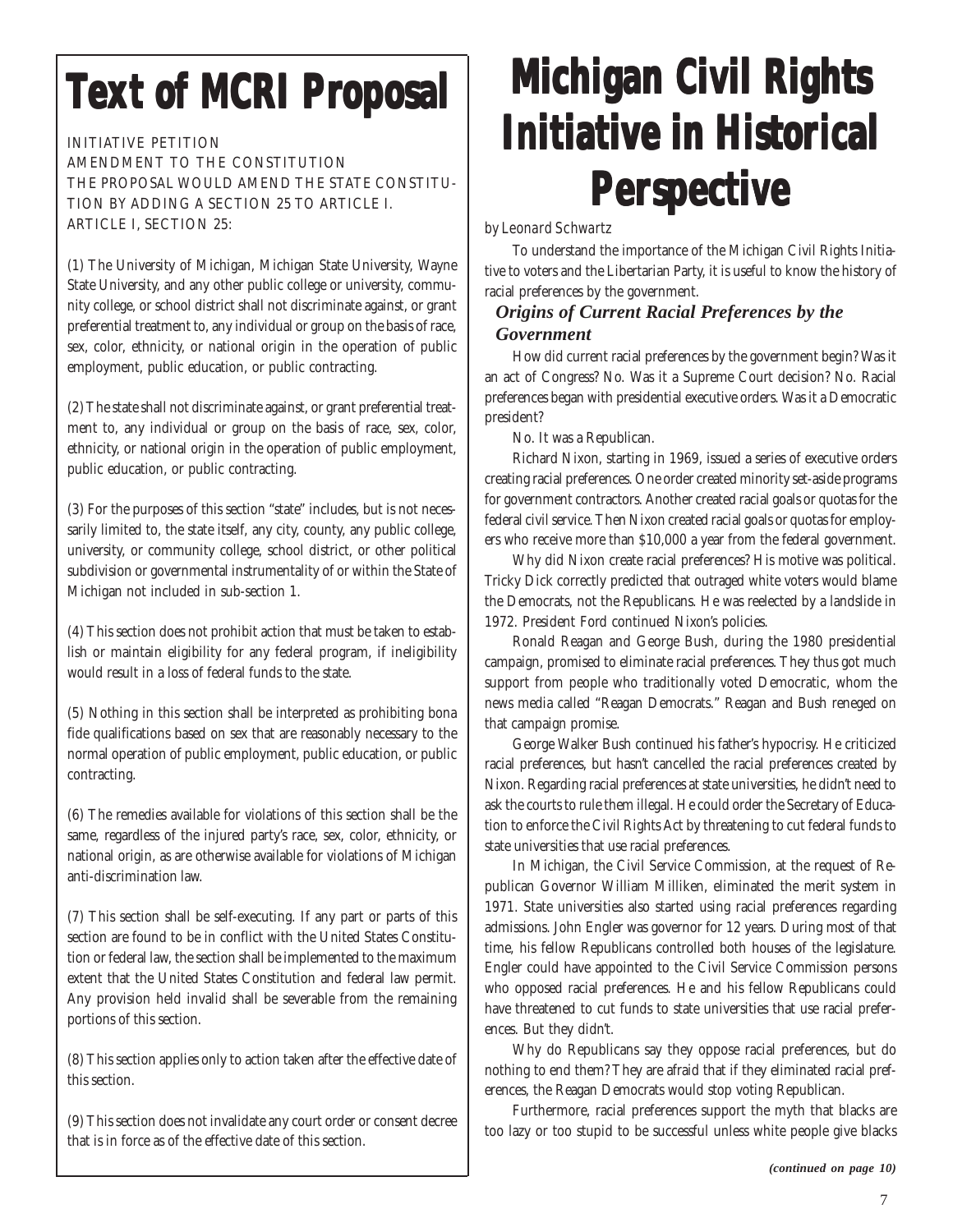### **Troika Creates the Fully Informed Voter Effort PAC.**

by Leonard Schwartz

Michigan's campaign finance law limits the amount of money a person can contribute to a candidate's campaign fund. For most offices the maximum is \$500.

Some Libertarian candidates have friends and relatives who want to contribute more than the maximum. So do Democratic and Republican candidates. Therefore, the Dems and Reps made a major loophole in the campaign finance law — the independent political committee (IPC).

There is no limit on the amount of money a person can contribute to an IPC. Once an IPC has contributions from 25 persons, it can make contributions to each candidate committee that is ten times the maximum for an individual.

The LPM Troika (Fred Collins, Barb Goushaw-Collins, and Greg Dirasian) have created an IPC: the Fully Informed Voter Effort - PAC. LPM campaign finance law guru Leonard Schwartz is the FIVE-PAC treasurer.

Until FIVE-PAC gets contributions from 25 persons, it is subject to the usual \$500 limit. After FIVE-PAC gets contributions from 25 persons, it can contribute ten times that amount to each candidate committee.

The Troika managed the successful city council campaigns for Fred Collins, Martin Howrylak, David Eisenbacher, and Erin Stahl. The Troika also helped manage the successful city council campaigns for Mark Owen and Andy LeCureaux.

The FIVE-PAC web site is www.5pac.org.

### *Owen Re-Elected*

*(cont. from pg.1) (cont. from pg.3)*

This is an important lesson for future Libertarian candidates. People do not respond well to theoretical stances and debates. Most people do not think that way. Libertarians need to identify their issues in a concrete way. Local governments will often create an issue that Libertarians can use as a fulcrum of their campaign. In Troy, it was a generous retirement plan for council members at taxpayer expense, in St. Claire Shores, it was increased fees and obnoxious code enforcement, and in Owosso, it was the creation of an historic district.

Owen will continue to work toward better and less intrusive government in Owosso. Identifying ordinances and policies where support could be garnered to abolish them will be one goal. City managers tend to recognize when a Libertarian is on their council, and tend to be a bit more careful in what they propose. They have no desire to have a public dogfight regarding proposals that could make them look bad. Just having a Libertarian watchdog in place will help reduce big government type policies.

Populism is a winning strategy for Libertarians. Republicans and Democrats represent special interests and big government leaving the little guy out of the picture. When Libertarians find issues that are appealing and are based on the principles of a free society, we can and do win.

### *Thinking About 2005*

Michigan's problems were not created overnight. And fixing the problems in Michigan will not happen overnight. As Libertarians we need to understand that we need a grass roots level movement to correct all of Michigan's ills. This is going to start by getting responsible people appointed to serve on local boards and then getting them elected.

Greg Dirasian, 1/3 of the very successful Oakland County Troika campaign team says, "If you really want to create a free society, this is where to start. You will have great fun, get to know some genuinely wonderful and caring people, and influence them without ever realizing it. Whether you decide to move on to higher/elected office or not, I guarantee that you will find this a fulfilling experience."

On February 25, at the Oakland County General Membership meeting at Sila's Restaurant in Berkley, Lloyd Sherman will be our guest speaker on how to get appointed to a local board/ commission. Mr. Sherman serves on FIVE boards in his city. Sample forms will be available for anyone interested in finding out how the system works. Other councilmen and board members will also be available to answer questions. If you can't attend the meeting and would like to find out how simple this process is, contact Lloyd Sherman at: LSherman@LpocMi.org, or, (248) 398-4739.

### **Editor's Note**

I would like to say a word of thanks to John DiGiacomo, Greg Dirasian, Greg Stempfle, Tom Quinn, Bill Gelineau and everyone who submitted articles for helping me put together this issue of the Michigan Libertarian. I look forward to serving as editor of this publication.

What have you been doing lately to help promote Libertarianism? Has your local affiliate sponsored a successful event? Have you received some recent media coverage? Let us know! Send us your newsletters or write a short article about your event. Send your submissions to newsletter@lpmich.org. You can submit in plain text, word or PageMaker document. Articles can be submitted by any member, not just local chairs or secretaries, so type up those success stories or those ideas you've had to promote the party and let the rest of the state know!

Jamie Lewis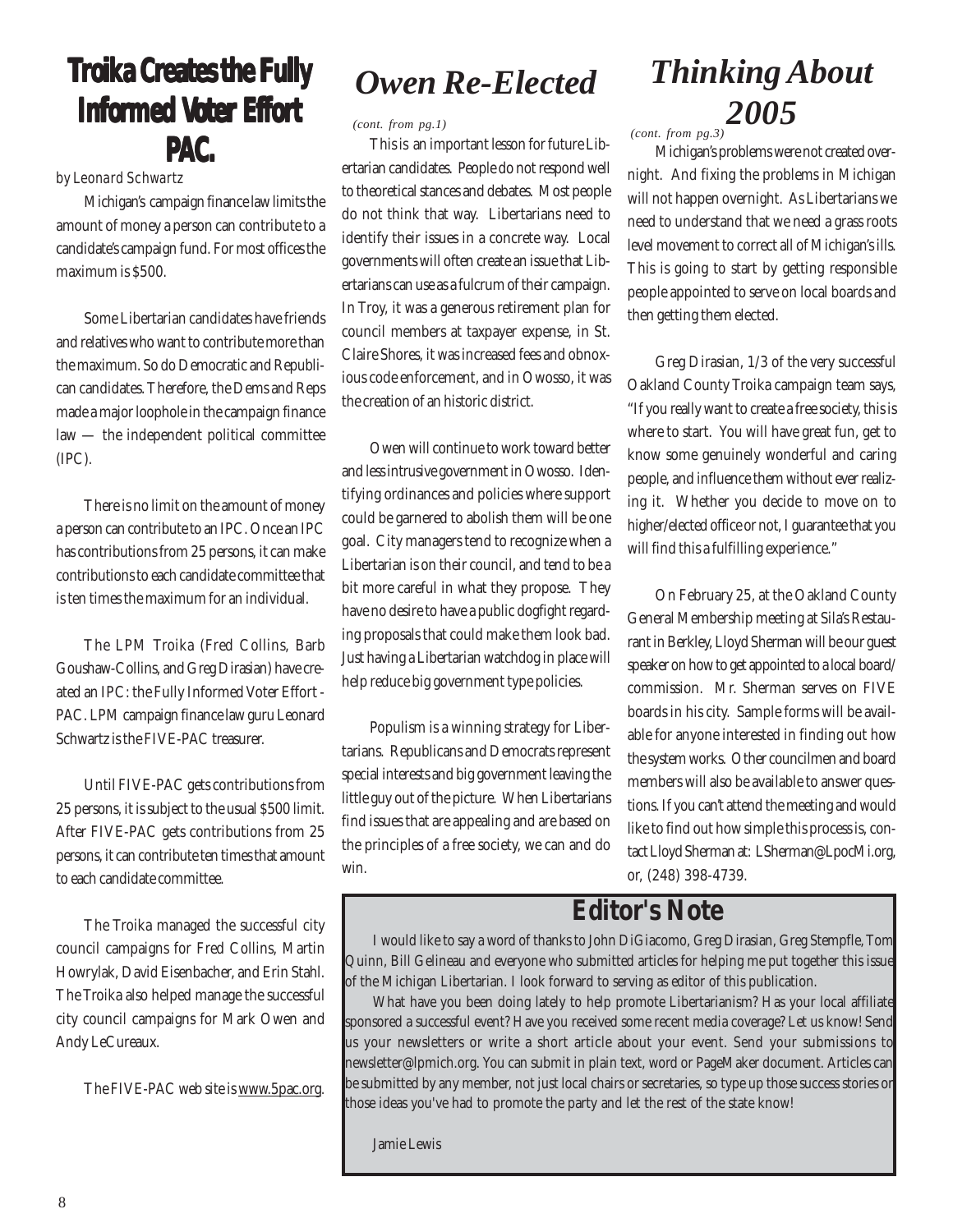

*2004 Libertarian Party of Michigan State Convention Saturday, April 17 Lansing West Confrence Center 7501 West Saginaw Highway*

# **Who will be the 2004 Libertarian Presidential Candidate?**

**How does he stand on the issues**? **How will he bring his message to America?**

### **Find Out April 17th, at the LPM State Convention & Banquet**

Meet the Presidential Candidates And:

- \* Engage in Platform discussion
- \* Select the new LEC Officers
- \* Vote for our State Candidates

\* Choose our delegates to the National Convention Register Now and Save!

Banquet Tickets only **\$45 until April 1st!** Fill out the form on the Back page and Mail in today!

### **Libertarians Delivering**

**the Message**

*The first in a series of profiles of LPM members and how they make a difference by introducing our communities to libertarian ideas.*



*Fred Collins*

**OFFICE:** Berkley City councilmember—Nov,1997 to present

**POSITIONS HELD:** Committees-Tree board, DDA liaison, and two years on the Dream Cruise committee

**CITY POPULATION:** 15,587 population

**CITY BUDGET:** \$6,797,000 (general fund)

**What made you decide to join the party and when?:** I started out as a volunteer for the Jon Coon for U.S. Senate campaign in 1993

**What has been your involvement in the LP?** I have worked on most of the major projects the LPM has taken on, mostly as a campaign manager (5 local elections) I also worked very hard on the lobbying project that changed the top of ticket law so that it is easier to keep us on the ballot.

**What would you say was your key to winning this office?** Hard work and a good campaign manager.

**What has been your biggest political accomplishment in promoting libertarianism since being elected?** I have repealed three ordinances, cut spending, and modified dozens of other ordinances.

"The most important thing that I have done is learn to work in the system to make positive changes, and to show Libertarians that we can win if we want to."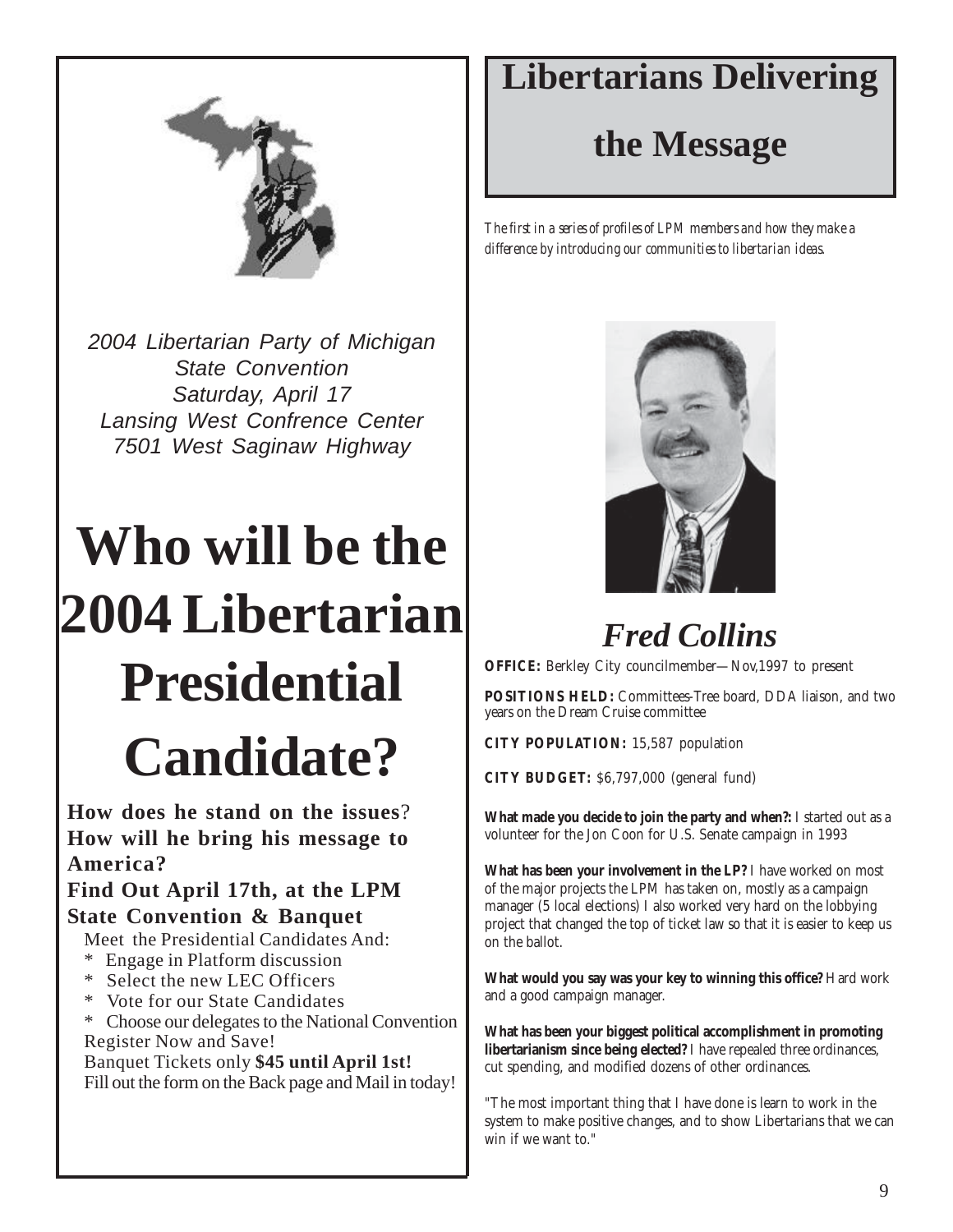### *Calendar of Events*

*(cont from page 5)*

#### **5208**

**February 28, 2004** - Tri-City Libertarian

Party's Freedom Dinner 2004 Guest Speaker: Jon Coon "Who Owns Your Property?" Social hour: 6 p.m. (cash bar available) Location: The Grand Banquet and Conference Center; 660 West Hampton Road, Essexville **Contact: Rosemarie Jozwiak Phone: (989) 922-5226 E-mail:**

### **Jozie@mail.com**

**March 10, 2004** - 6:30 PM LP of Oakland County Executive Committee meeting. All dues paying members are encouraged to attend and participate. Bring your cell phones—we will be calling members to recruit candidates. Location: LPM Headquarters, 619 E. 9 Mile Rd., Hazel Park. **Contact: Nathan Allen Phone: (248) 891-**

### **3003 E-mail: chair@lpocmi.org**

**March 24, 2004** - Libertarian Party of

Oakland County general membership meeting. Meeting starts at 7:30. Optional dinner starts at 6:30. Candidate forms, a notary, and assistance will be available for people who plan to run for office. Location: Sila's Restaurant, 4033 W. Twelve Mile, Berkley, 2 blocks east of Greenfield. **Contact: Nathan Allen Phone: (248) 891- 3003 E-mail: chair@lpocmi.org** February 27, 2004

**April 17, 2004** Libertarian Party of Michigan State Convention 9:00 AM-5:30 PM Followed by a banquet at 6:30 PM featuring a forum of the

candidates for the Libertarian Presidental Nomanition. Location: Lansing West Confrence Center at the Holiday Inn, 7501 West Saginaw

Highway. **See back cover of this issue for registeration information.**

**May 27-31, 2004 Libertarian Party National Convention in Atlanta, Georgia**-Many speakers will be featured including Ron Paul, Dean

Cameron and James Gray plus a Campaign Training Workshop featuring Barb Goushaw and Fred Collins. **Contact: Jamie Lewis Phone (616) 281-9329 E-Mail jkl620@sbcglobal.net** to be put on the delagate list. For more information, vist: www.lp.org/conv/2004

## *Civil Rights History*

### *(cont.from page 7)*

preferential treatment. This myth fosters a feeling of superiority among white people, regardless of whether they are Democrats or Republicans.

Not all Republicans politicians are hypocrites, however. Two Republican state representatives, Leon Drolet and Jack Brandenburg, are the co-chairs of the Michigan Civil Rights Initiative. Twenty other Republican state representatives have endorsed MCRI. But the leaders of the Republican Party of Michigan oppose MCRI.

### *Significance of MCRI to Government Policy*

If MCRI passes, what effect will it have on government policy? Will it eliminate the racial goals or quotas in the state and local government civil service? No. MCRI specifically exempts racial preferences that are necessary to maintain federal funding. So until there is a president who cancels the goals or quotas for employers who receive federal funds, racial preferences will continue in the civil service.

If it passes, will MCRI eliminate racial preferences in admissions at state universities? Yes, in theory. But in practice, the effect is unclear. First, constitutions and statutes are merely words on paper. Whether they have any effect depends on the persons who enforce them. Federal and state civil rights laws already prohibit racial preferences regarding admissions and employment. But the Democrats and Republicans in power refuse to enforce the existing law. Why should anyone expect that they will enforce a revised law?

Second, state universities will find a way of using racial preferences without violating the letter of the law. This has already occurred in California, where a similar constitutional amendment was made in 1996. The law was effective for a few years. Then state universities started basing admissions on race-substitute factors such as being poor, living a one-parent household, and living in a neighborhood with a high crime rate.

Furthermore, racial preferences are important for admissions only at the University of Michigan and a few graduate programs at some other state universities.

### *Significance of MCRI to Libertarians*

Since MCRI will have little practical effect on government policy, why should Libertarians support it? Why should Libertarians contribute time or money to MCRI? MCRI is important because it can increase public support for the Libertarian Party and its candidates.

Most voters think that the Supreme Court or the Democrats are responsible for racial preferences by the government. They are unaware that racial preferences were started by Richard Nixon and were supported by every subsequent Republican president and governor. They are unaware that racial preferences are still supported by the leadership of the Republican Party of Michigan.

MCRI gives Libertarians a great opportunity to inform voters that the Libertarian Party is the only political party that opposes racial preferences by the government. It gives Libertarians a great opportunity to convert Republicans and Reagan Democrats into Libertarians.

To take advantage of this opportunity, Libertarians should volunteer time (1) as petitioners to help assure that the MCRI proposal gets on the ballot or (2) as active candidates or campaign workers to convert support for MCRI to support for the Libertarian Party and its candidates. Those who cannot contribute time can contribute money to LPM and its candidates.

### *While petitioning for MCRI:*

(1) Wear clothing or buttons that publicize the Libertarian Party.

(2) Inform signers that the Libertarian Party is the only political party that opposes racial preferences by the government.

### While campaigning:

(1) Publicize the hypocrisy of most Republican politicians.

(2) Inform voters that constitutions and statutes are merely words on paper and have no effect unless voters elect people who will enforce them.

(3) Use the MCRI issue as a good example of why voting for Democrats and Republicans is a waste of one's vote.

To volunteer or get more information about MCRI, go to www.mcri2004.org or call 313- 550-9000.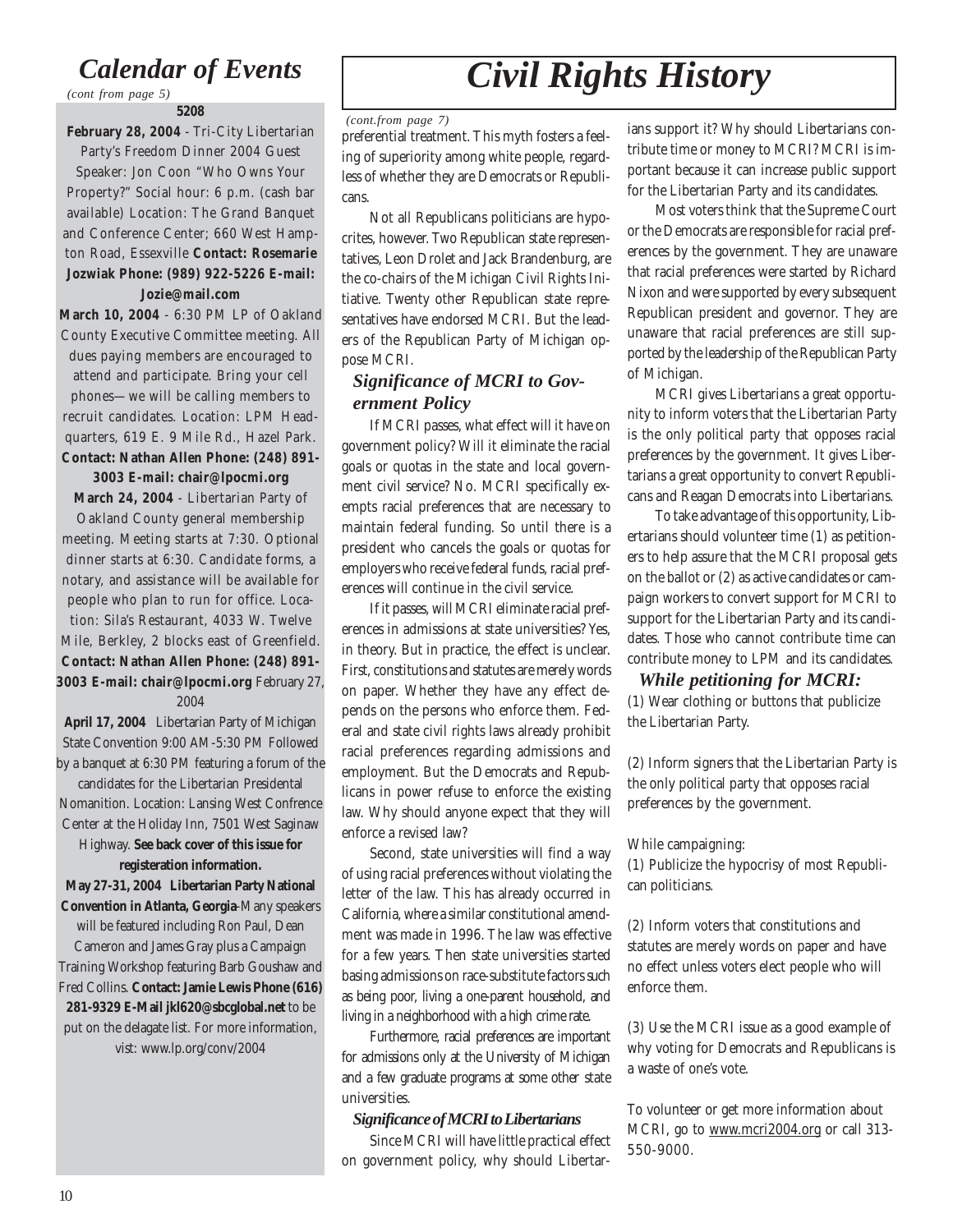### *Balance of Power*

#### *(Cont. from pg. 4)*

**Dist. 108** South Central UP **Dist. 37** Oakland Co, Farmington **Dist. 43** Oakland Co. Waterford **Dist. 55** Monroe Co **Dist. 62** Calhoun Co **Dist. 52** W Washtenaw Co **Dist. 24** Macomb Co, St. Clair Shores **Dist. 21** W Wayne Co **Dist. 75** Grand Rapids **Dist. 101** NW Lower Peninsula **Dist. 84** Huron, Tuscloa Counties

### *Examples of major parties adopting third party ideas.*

When Ross Perot ran for President in 1992, one of his signature issues was the federal deficit and balancing the budget. Perot earned 19% of the vote and it could be argued that he cost George Bush I his presidency. Prior to the Clinton Administration, Congress had not balanced the budget since the 1960's. Not only did they start balancing the budget, but they actually had a surplus. When Perot ran again in 1996, the balancing the budget was a non issue and he earned less than half of his earlier vote totals. Unfortunately, now that the pressure is off, the feds have returned to even bigger deficit spending.

Jon Coon ran for US Senate as a Libertarian in 1994 in what was the most publicized and aggressive effort that the LPM has embarked on to date. Jon earned nearly 5% of the vote with the signature issue of gun rights. This wave of support for such a controversial issue took the establishment by surprise. A few years later, thanks in part to Republicans worried about losing votes to Libertarians, the Legislature eased CCW requirements across the state. Now every law abiding citizen in Michigan, provided they fill out a lot of paperwork, can carry a firearm for protection.

In the 1920s and 1930s, the Socialist Party frequently earned 5% in Presidential elections. Much of their platform made it into law during the Great Depression.

 It's generally agreed that had Ralph Nader not run for President as a Green, Al Gore would have picked up a few more states in 2000 and been elected President. The Greens fed off discontent among leftists over the Democratic Party moving toward the political center. Realizing how many votes can be gained by picking up on Green ideas, Howard Dean is now running on a more "progressive" platform than recent Democrats and was leading the early polls.

## **Preemptive Force, History, and Non-Intervention Non-Intervention and Non-Intervention**

#### *By John Di Giacomo*

Many Libertarians loathe family gatherings. The inevitable pestering of an overzealous relative seems almost commonplace to a Libertarian like me, and an adequate defense to attacks on the Libertarian position is usually the first of conscious thoughts that enters my mind with the mention of this dreaded event. My girlfriend's family, staunch supporters of the Bush administration and self proclaimed neo-conservatives, were the first of these prosecutors over the recent holidays. After entering the house and noticing the blaring sound of Fox News emanating from the television, the topic of conversation quickly turned to politics. The argument ensued with an attack on government spending. "It's OK to be liberal when you are young, but when you get a REAL job your mind will change," her father argued. "I actually rather like the Libertarian position," she rebutted. "Well Libertarians are OK, but they never want to get involved in other nations' business. We would have been attacked by Iraq if Libertarians ran the country."

This struck me as odd. The Neo-Con movement has begun to define preemptive force in the wake of September 11<sup>th</sup> as a reaction to a perceived threat. In the eyes of this new movement, preemptive force is justified and classified as a self-defense measure. Dating back to the Caroline incident of 1837 in which British troops boarded the U.S. vessel Caroline and killed several American citizens believed to be aiding Canadian rebels in their fight against the British, the semantics of preemptive selfdefense within international law have included a notion of "proportionality and necessity1." Libertarians have argued in much the same way by philosophically classifying preemptive force as categorically non-existent. Joseph Knight noted three categories of force in Libertarian philosophy: initial force, defensive force, and retaliatory force2. Of course Libertarians, through the non-interventionist doctrine, are opposed to the application of initial force. But does non-intervention justify the Neo-Con attack on this presumed Libertarian xenophobia?

I argue that it does not. If we examine the war in Iraq as the principle example of this new doctrine of preemptive force, we can quickly see that preemptive force is non-existent and rather falls into the category of initial force as Knight's designations contend. This war was justified on the grounds that Iraq posed an imminent threat to American citizens because of its alleged proliferation of nuclear and chemical weapons. After finding no "smoking gun," as pundits love to term it, the focus of Karl Rove's political strategy turned to the "liberation of the Iraqi peoples."

But if we are to use the Caroline incident as a measure of the legality of preemptive force within the case of the weapons of mass destruction argument, then preemptive aggression against Saddam's Iraq was neither "proportional" nor "necessary," but was rather initial force of one country against another based in the fallacy of a non-existent WMD program. It we apply the same ideas of "proportional" and "necessary" to the secondary argument of the liberation of the Iraqi peoples, preemptive war would be categorically illegal or unjustified within the preemptive force policies set forth by the Caroline incident because of the application of initial force without an imminent threat. Therefore non-intervention looks mighty sweet to this Libertarian, as it allows retaliatory and defensive force in times of an imminent threat, but avoids the pitfalls of adopting an unjustifiable initial force approach.

*John Di Giacomo is currently a student at Central Michigan University, majoring in philosophy and criminal justice.*

#### **(Footnotes)**

1 Arend, Anthony C. International Law and the Use of Preemptive Military Force. (Online) Available http:// www.twq.com/03spring/docs/ 03spring\_arend.pdf 7 January 2004. 2 Knight, Joseph. Understanding the Libertarian Philosophy. (Online) Available http://www.daft.com/~rab/liberty/ libphilo.html 7 January 2004.